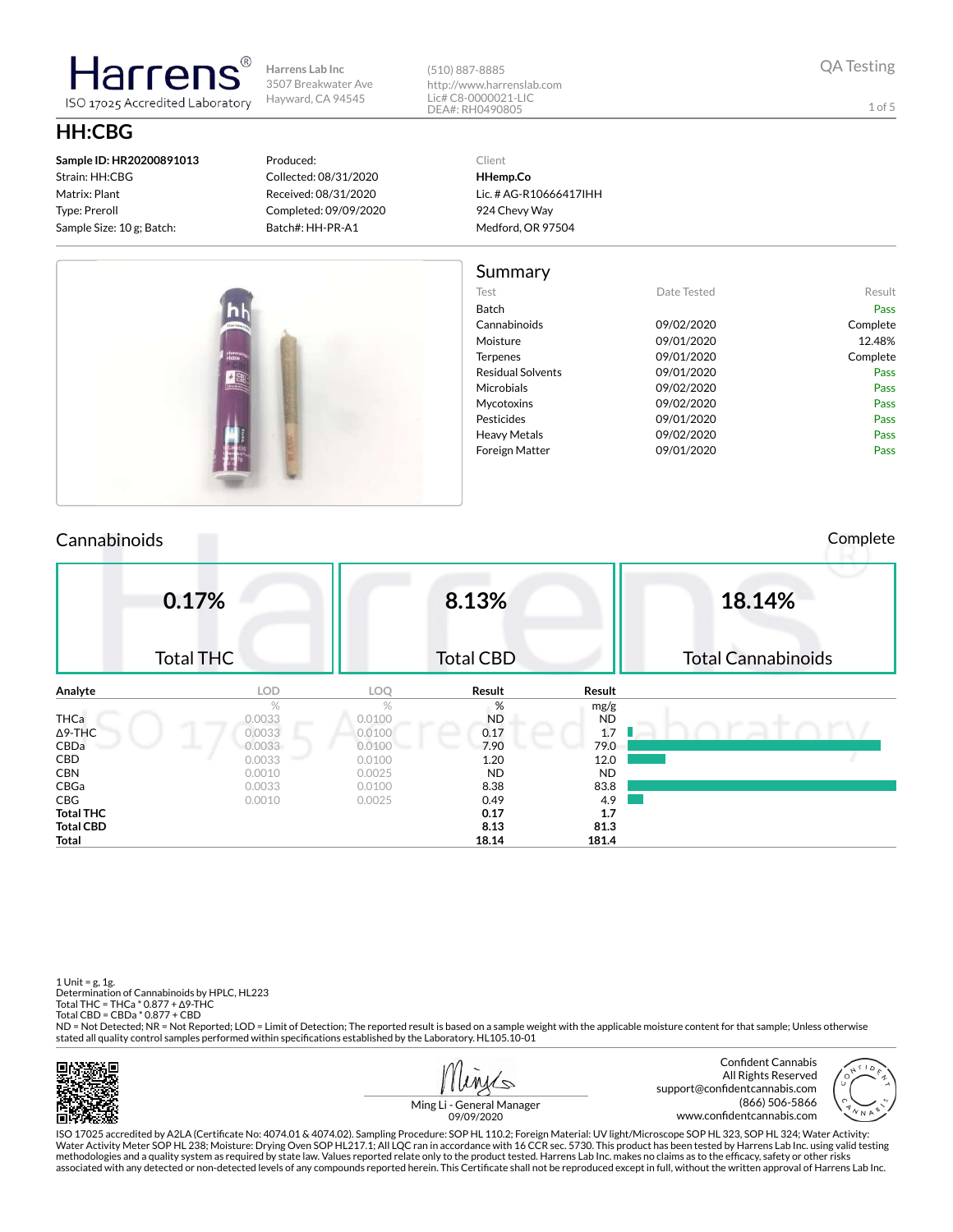(510) 887-8885 http://www.harrenslab.com Lic# C8-0000021-LIC DEA#: RH0490805

QA Testing

2 of 5

## **HH:CBG**

**Harrens** 

ISO 17025 Accredited Laboratory

| Sample ID: HR20200891013  | Produced:             | Client                 |
|---------------------------|-----------------------|------------------------|
| Strain: HH:CBG            | Collected: 08/31/2020 | HHemp.Co               |
| Matrix: Plant             | Received: 08/31/2020  | Lic. # AG-R10666417IHH |
| Type: Preroll             | Completed: 09/09/2020 | 924 Chevy Way          |
| Sample Size: 10 g; Batch: | Batch#: HH-PR-A1      | Medford, OR 97504      |

#### **Terpenes**

| Analyte                | <b>LOD</b> | LOO    | <b>Results</b> | <b>Results</b> |  |
|------------------------|------------|--------|----------------|----------------|--|
|                        | $\%$       | $\%$   | $\%$           | mg/g           |  |
| α-Bisabolol            | 0.0080     | 0.0100 | 0.122          | 1.22           |  |
| Guaiol                 | 0.0080     | 0.0100 | 0.096          | 0.96           |  |
| β-Caryophyllene        | 0.0080     | 0.0100 | 0.094          | 0.94           |  |
| $\alpha$ -Humulene     | 0.0080     | 0.0100 | 0.032          | 0.32           |  |
| Caryophyllene Oxide    | 0.0080     | 0.0100 | 0.029          | 0.29           |  |
| $\alpha$ -Pinene       | 0.0080     | 0.0100 | 0.016          | 0.16           |  |
| <b>ß-Myrcene</b>       | 0.0080     | 0.0100 | 0.015          | 0.15           |  |
| Linalool               | 0.0080     | 0.0100 | 0.013          | 0.13           |  |
| 3-Carene               | 0.0080     | 0.0100 | <b>ND</b>      | <b>ND</b>      |  |
| $\alpha$ -Phellandrene | 0.0080     | 0.0100 | <b>ND</b>      | <b>ND</b>      |  |
| $\alpha$ -Terpinene    | 0.0080     | 0.0100 | <b>ND</b>      | <b>ND</b>      |  |
| $\alpha$ -Terpineol    | 0.0080     | 0.0100 | <b>ND</b>      | <b>ND</b>      |  |
| <b>B-Ocimene</b>       | 0.0080     | 0.0100 | <b>ND</b>      | <b>ND</b>      |  |
| <b>B-Pinene</b>        | 0.0080     | 0.0100 | <b>ND</b>      | <b>ND</b>      |  |
| Borneol                | 0.0080     | 0.0100 | <b>ND</b>      | <b>ND</b>      |  |
| Camphene               | 0.0080     | 0.0100 | <b>ND</b>      | <b>ND</b>      |  |
| cis-Nerolidol          | 0.0080     | 0.0100 | <b>ND</b>      | <b>ND</b>      |  |
| δ-Limonene             | 0.0080     | 0.0100 | <b>ND</b>      | <b>ND</b>      |  |
| Eucalyptol             | 0.0080     | 0.0100 | <b>ND</b>      | <b>ND</b>      |  |
| Fenchol                | 0.0080     | 0.0100 | <b>ND</b>      | ND             |  |
| <b>Fenchone</b>        | 0.0080     | 0.0100 | <b>ND</b>      | <b>ND</b>      |  |
| y-Terpinene            | 0.0080     | 0.0100 | <b>ND</b>      | <b>ND</b>      |  |
| Geraniol               | 0.0080     | 0.0100 | <b>ND</b>      | <b>ND</b>      |  |
| <b>Geranyl Acetate</b> | 0.0080     | 0.0100 | <b>ND</b>      | <b>ND</b>      |  |
| Isopulegol             | 0.0080     | 0.0100 | <b>ND</b>      | <b>ND</b>      |  |
| Menthol                | 0.0080     | 0.0100 | <b>ND</b>      | <b>ND</b>      |  |
| Nerol                  | 0.0080     | 0.0100 | <b>ND</b>      | <b>ND</b>      |  |
| Ocimene                | 0.0080     | 0.0100 | <b>ND</b>      | <b>ND</b>      |  |
| Pulegone               | 0.0080     | 0.0100 | <b>ND</b>      | <b>ND</b>      |  |
| p-Cymene               | 0.0080     | 0.0100 | <b>ND</b>      | <b>ND</b>      |  |
| Terpinolene            | 0.0080     | 0.0100 | <b>ND</b>      | <b>ND</b>      |  |
| trans-Nerolidol        | 0.0080     | 0.0100 | <b>ND</b>      | <b>ND</b>      |  |
| <b>Total</b>           |            |        | 0.417          | 4.17           |  |

## Primary Aromas



Date Tested: 09/01/2020<br>ND = Not Detected; NR = Not Reported; LOD = Limit of Detection; Unless otherwise stated all quality control samples performed within specifications established by the Laboratory. HL105.10-01. SOP HL228. GC-FID









ISO 17025 accredited by A2LA (Certicate No: 4074.01 & 4074.02). Sampling Procedure: SOP HL 110.2; Foreign Material: UV light/Microscope SOP HL 323, SOP HL 324; Water Activity: Water Activity Meter SOP HL 238; Moisture: Drying Oven SOP HL217.1; All LQC ran in accordance with 16 CCR sec. 5730. This product has been tested by Harrens Lab Inc. using valid testing methodologies and a quality system as required by state law. Values reported relate only to the product tested. Harrens Lab Inc. makes no claims as to the efficacy, safety or other risks<br>associated with any detected or non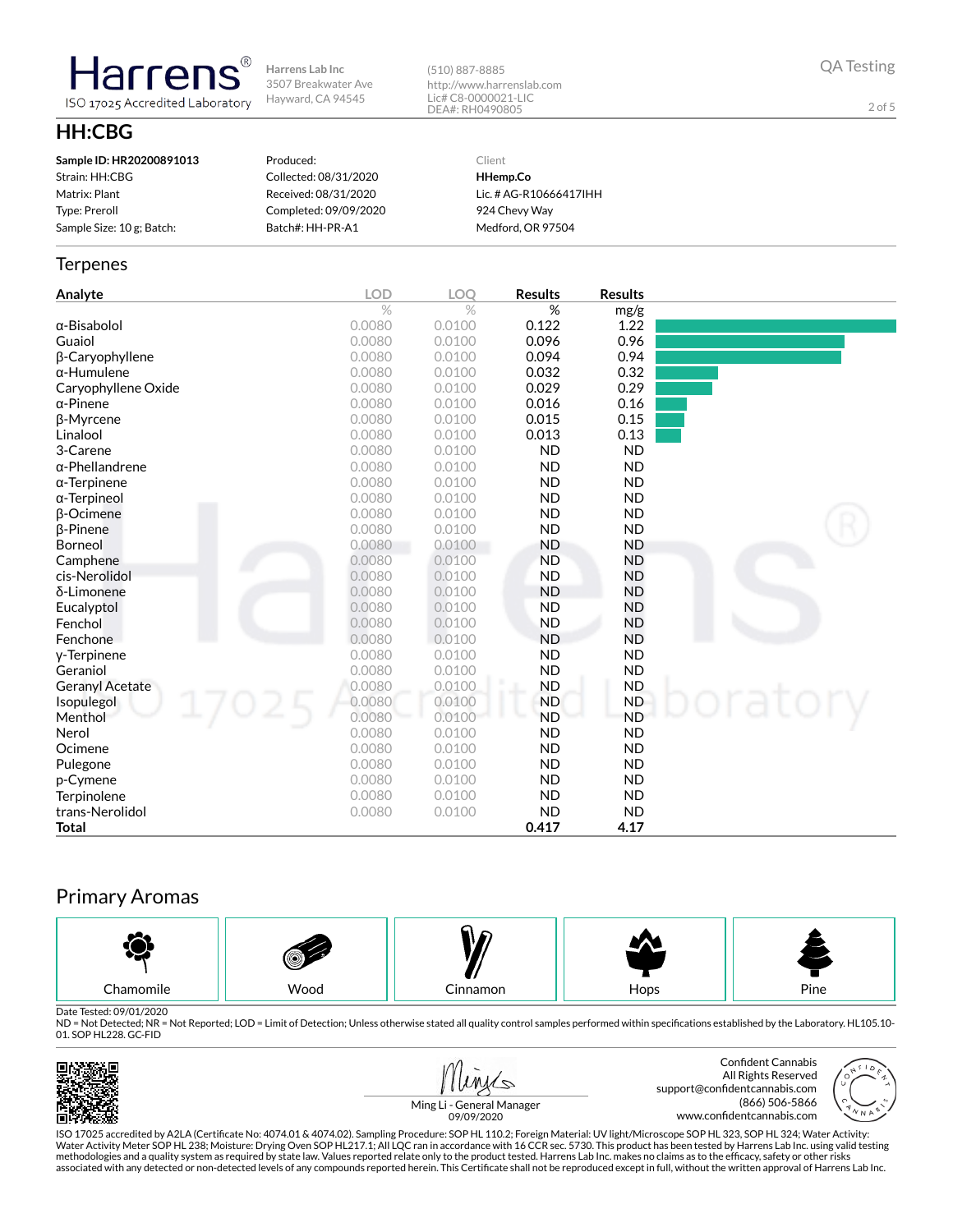(510) 887-8885 http://www.harrenslab.com Lic# C8-0000021-LIC DEA#: RH0490805

## **HH:CBG**

Harrens

ISO 17025 Accredited Laboratory

| Sample ID: HR20200891013  | Produced:             | Client                 |
|---------------------------|-----------------------|------------------------|
| Strain: HH:CBG            | Collected: 08/31/2020 | HHemp.Co               |
| Matrix: Plant             | Received: 08/31/2020  | Lic. # AG-R10666417IHH |
| Type: Preroll             | Completed: 09/09/2020 | 924 Chevy Way          |
| Sample Size: 10 g; Batch: | Batch#: HH-PR-A1      | Medford, OR 97504      |
|                           |                       |                        |

## Pesticides **Passage Community Community Community** Passes and the extension of the extension of the extension of the extension of the extension of the extension of the extension of the extension of the extension of the ext

| Analyte             | <b>LOD</b> | LOO       | Limit          | <b>Results</b> | <b>Status</b> | Analyte                 | <b>LOD</b> | <b>LOO</b> | Limit          | <b>Results</b> | <b>Status</b> |
|---------------------|------------|-----------|----------------|----------------|---------------|-------------------------|------------|------------|----------------|----------------|---------------|
|                     | $\mu$ g/g  | $\mu$ g/g | $\mu$ g/g      | $\mu$ g/g      |               |                         | $\mu$ g/g  | $\mu$ g/g  | $\mu$ g/g      | $\mu$ g/g      |               |
| Abamectin           | 0.03       | 0.1       | 0.1            | <b>ND</b>      | Pass          | Fludioxonil             | 0.03       | 0.1        | 0.1            | <b>ND</b>      | Pass          |
| Acephate            | 0.03       | 0.1       | 0.1            | <b>ND</b>      | Pass          | Hexythiazox             | 0.03       | 0.1        | 0.1            | <b>ND</b>      | Pass          |
| Acequinocyl         | 0.03       | 0.1       | 0.1            | <b>ND</b>      | Pass          | Imazalil                | 0.03       | 0.1        | 0.03           | <b>ND</b>      | Pass          |
| Acetamiprid         | 0.03       | 0.1       | 0.1            | <b>ND</b>      | Pass          | Imidacloprid            | 0.03       | 0.1        | 5              | <b>ND</b>      | Pass          |
| Aldicarb            | 0.03       | 0.1       | 0.03           | <b>ND</b>      | Pass          | <b>Kresoxim Methyl</b>  | 0.03       | 0.1        | 0.1            | <b>ND</b>      | Pass          |
| Azoxystrobin        | 0.03       | 0.1       | 0.1            | <b>ND</b>      | Pass          | Malathion               | 0.03       | 0.1        | 0.5            | <b>ND</b>      | Pass          |
| <b>Bifenazate</b>   | 0.03       | 0.1       | 0.1            | <b>ND</b>      | Pass          | Metalaxyl               | 0.03       | 0.1        | $\overline{2}$ | <b>ND</b>      | Pass          |
| <b>Bifenthrin</b>   | 0.03       | 0.1       | 3              | <b>ND</b>      | Pass          | Methiocarb              | 0.03       | 0.1        | 0.03           | <b>ND</b>      | Pass          |
| <b>Boscalid</b>     | 0.03       | 0.1       | 0.1            | <b>ND</b>      | Pass          | Methomyl                | 0.03       | 0.1        | $\mathbf 1$    | <b>ND</b>      | Pass          |
| Captan              | 0.03       | 0.1       | 0.7            | <b>ND</b>      | Pass          | Mevinphos               | 0.03       | 0.1        | 0.03           | <b>ND</b>      | Pass          |
| Carbaryl            | 0.03       | 0.1       | 0.5            | <b>ND</b>      | Pass          | Myclobutanil            | 0.03       | 0.1        | 0.1            | <b>ND</b>      | Pass          |
| Carbofuran          | 0.03       | 0.1       | 0.03           | <b>ND</b>      | Pass          | Naled                   | 0.03       | 0.1        | 0.1            | <b>ND</b>      | Pass          |
| Chlorantraniliprole | 0.03       | 0.1       | 10             | <b>ND</b>      | Pass          | Oxamyl                  | 0.03       | 0.1        | 0.5            | <b>ND</b>      | Pass          |
| Chlordane           | 0.03       | 0.1       | 0.03           | <b>ND</b>      | Pass          | Paclobutrazol           | 0.03       | 0.1        | 0.03           | <b>ND</b>      | Pass          |
| Chlorfenapyr        | 0.03       | 0.1       | 0.03           | <b>ND</b>      | Pass          | Parathion Methyl        | 0.03       | 0.1        | 0.03           | <b>ND</b>      | Pass          |
| Chlorpyrifos        | 0.03       | 0.1       | 0.03           | <b>ND</b>      | Pass          | Pentachloronitrobenzene | 0.03       | 0.1        | 0.1            | <b>ND</b>      | Pass          |
| Clofentezine        | 0.03       | 0.1       | 0.1            | <b>ND</b>      | Pass          | Permethrin              | 0.03       | 0.1        | 0.5            | <b>ND</b>      | Pass          |
| Coumaphos           | 0.03       | 0.1       | 0.03           | <b>ND</b>      | Pass          | Phosmet                 | 0.03       | 0.1        | 0.1            | <b>ND</b>      | Pass          |
| Cyfluthrin          | 0.03       | 0.1       | $\overline{2}$ | <b>ND</b>      | Pass          | Piperonyl Butoxide      | 0.03       | 0.1        | 3              | <b>ND</b>      | Pass          |
| Cypermethrin        | 0.03       | 0.1       | 1              | <b>ND</b>      | Pass          | Prallethrin             | 0.03       | 0.1        | 0.1            | <b>ND</b>      | Pass          |
| Daminozide          | 0.03       | 0.1       | 0.03           | <b>ND</b>      | Pass          | Propiconazole           | 0.03       | 0.1        | 0.1            | <b>ND</b>      | Pass          |
| Diazinon            | 0.03       | 0.1       | 0.1            | <b>ND</b>      | Pass          | Propoxur                | 0.03       | 0.1        | 0.03           | <b>ND</b>      | Pass          |
| <b>Dichlorvos</b>   | 0.03       | 0.1       | 0.03           | <b>ND</b>      | Pass          | Pyrethrins              | 0.03       | 0.1        | 0.5            | <b>ND</b>      | Pass          |
| Dimethoate          | 0.03       | 0.1       | 0.03           | <b>ND</b>      | Pass          | Pyridaben               | 0.03       | 0.1        | 0.1            | <b>ND</b>      | Pass          |
| Dimethomorph        | 0.03       | 0.1       | $\overline{2}$ | <b>ND</b>      | Pass          | Spinetoram              | 0.03       | 0.1        | 0.1            | <b>ND</b>      | Pass          |
| Ethoprophos         | 0.03       | 0.1       | 0.03           | <b>ND</b>      | Pass          | Spinosad                | 0.03       | 0.1        | 0.1            | <b>ND</b>      | Pass          |
| Etofenprox          | 0.03       | 0.1       | 0.03           | <b>ND</b>      | Pass          | Spiromesifen            | 0.03       | 0.1        | 0.1            | <b>ND</b>      | Pass          |
| Etoxazole           | 0.03       | 0.1       | 0.1            | <b>ND</b>      | Pass          | Spirotetramat           | 0.03       | 0.1        | 0.1            | <b>ND</b>      | Pass          |
| Fenhexamid          | 0.03       | 0.1       | 0.1            | <b>ND</b>      | Pass          | Spiroxamine             | 0.03       | 0.1        | 0.03           | <b>ND</b>      | Pass          |
| Fenoxycarb          | 0.03       | 0.1       | 0.03           | <b>ND</b>      | Pass          | Tebuconazole            | 0.03       | 0.1        | 0.1            | <b>ND</b>      | Pass          |
| Fenpyroximate       | 0.03       | 0.1       | 0.1            | <b>ND</b>      | Pass          | Thiacloprid             | 0.03       | 0.1        | 0.03           | <b>ND</b>      | Pass          |
| Fipronil            | 0.03       | 0.1       | 0.03           | <b>ND</b>      | Pass          | Thiamethoxam            | 0.03       | 0.1        | 5              | <b>ND</b>      | Pass          |
| Flonicamid          | 0.03       | 0.1       | 0.1            | <b>ND</b>      | Pass          | Trifloxystrobin         | 0.03       | 0.1        | 0.1            | <b>ND</b>      | Pass          |

Date Tested: 09/01/2020

We analyze samples by AOAC Official Method 2007.01-Modified; ND = Not Detected; NR = Not Reported; LOD = Limit of Detection; The reported result is based on a<br>sample weight with the applicable moisture content for that sam



Ming Li - General Manager



3 of 5

www.confidentcannabis.com

ISO 17025 accredited by A2LA (Certicate No: 4074.01 & 4074.02). Sampling Procedure: SOP HL 110.2; Foreign Material: UV light/Microscope SOP HL 323, SOP HL 324; Water Activity: Water Activity Meter SOP HL 238; Moisture: Drying Oven SOP HL217.1; All LQC ran in accordance with 16 CCR sec. 5730. This product has been tested by Harrens Lab Inc. using valid testing methodologies and a quality system as required by state law. Values reported relate only to the product tested. Harrens Lab Inc. makes no claims as to the efficacy, safety or other risks<br>associated with any detected or non 09/09/2020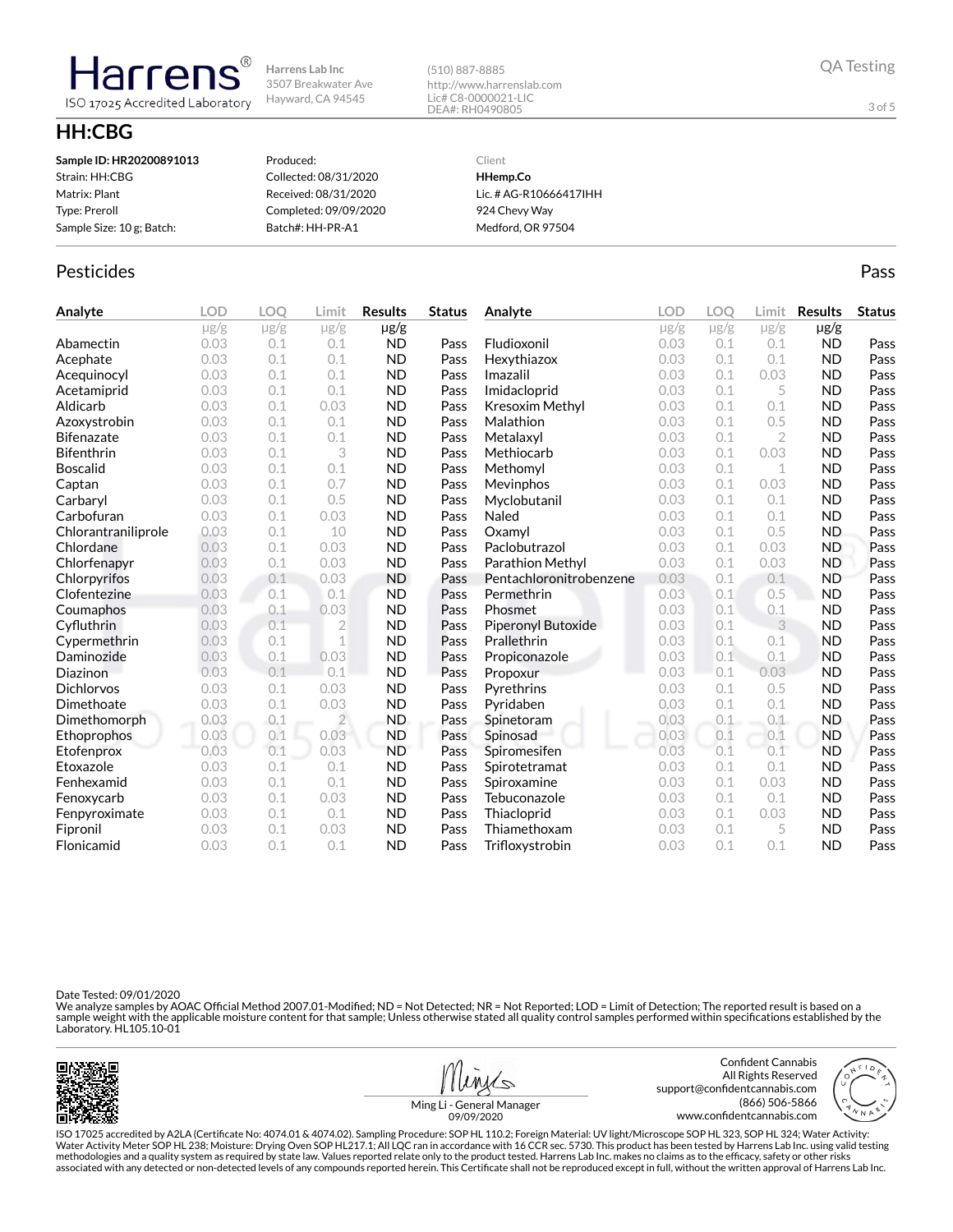(510) 887-8885 http://www.harrenslab.com Lic# C8-0000021-LIC DEA#: RH0490805

## **HH:CBG**

| Sample ID: HR20200891013  | Produced:             | Client                 |
|---------------------------|-----------------------|------------------------|
| Strain: HH:CBG            | Collected: 08/31/2020 | HHemp.Co               |
| Matrix: Plant             | Received: 08/31/2020  | Lic. # AG-R10666417IHH |
| Type: Preroll             | Completed: 09/09/2020 | 924 Chevy Way          |
| Sample Size: 10 g; Batch: | Batch#: HH-PR-A1      | Medford, OR 97504      |

### Residual Solvents Pass

**Harrens** ISO 17025 Accredited Laboratory

| Analyte             | <b>LOD</b> | LOQ       | Limit     | <b>Results</b> | <b>Status</b> |
|---------------------|------------|-----------|-----------|----------------|---------------|
|                     | $\mu$ g/g  | $\mu$ g/g | $\mu$ g/g | $\mu$ g/g      |               |
| 1,2-Dichloro-Ethane |            |           |           | <b>ND</b>      | Pass          |
| Acetone             |            | 10        | 5000      | <b>ND</b>      | Pass          |
| Acetonitrile        |            | 5         | 410       | <b>ND</b>      | Pass          |
| Benzene             |            |           |           | <b>ND</b>      | Pass          |
| <b>Butane</b>       |            | 25        | 5000      | <b>ND</b>      | Pass          |
| Chloroform          |            | 1         |           | <b>ND</b>      | Pass          |
| Ethanol             |            | 10        | 5000      | <b>ND</b>      | Pass          |
| Ethyl-Acetate       |            | 10        | 5000      | <b>ND</b>      | Pass          |
| Ethyl-Ether         |            | 10        | 5000      | <b>ND</b>      | Pass          |
| Ethylene Oxide      |            | 1         |           | <b>ND</b>      | Pass          |
| Heptane             |            | 10        | 5000      | <b>ND</b>      | Pass          |
| Isopropanol         |            | 10        | 5000      | <b>ND</b>      | Pass          |
| Methanol            |            | 10        | 3000      | <b>ND</b>      | Pass          |
| Methylene-Chloride  |            |           |           | ND.            | Pass          |
| n-Hexane            |            | 10        | 290       | <b>ND</b>      | Pass          |
| Pentane             |            | 10        | 5000      | <b>ND</b>      | Pass          |
| Propane             |            | 10        | 5000      | <b>ND</b>      | Pass          |
| Toluene             |            | 10        | 890       | ND.            | Pass          |
| Trichloroethene     |            |           |           | <b>ND</b>      | Pass          |
| Xylenes             |            | 10        | 2170      | <b>ND</b>      | Pass          |

Date Tested: 09/01/2020 ND = Not Detected; SOP HL231. Headspace GC-FID



Confident Cannabis All Rights Reserved support@confidentcannabis.com (866) 506-5866 www.confidentcannabis.com



Ming Li - General Manager 09/09/2020

ISO 17025 accredited by A2LA (Certicate No: 4074.01 & 4074.02). Sampling Procedure: SOP HL 110.2; Foreign Material: UV light/Microscope SOP HL 323, SOP HL 324; Water Activity: Water Activity Meter SOP HL 238; Moisture: Drying Oven SOP HL217.1; All LQC ran in accordance with 16 CCR sec. 5730. This product has been tested by Harrens Lab Inc. using valid testing methodologies and a quality system as required by state law. Values reported relate only to the product tested. Harrens Lab Inc. makes no claims as to the efficacy, safety or other risks<br>associated with any detected or non

4 of 5